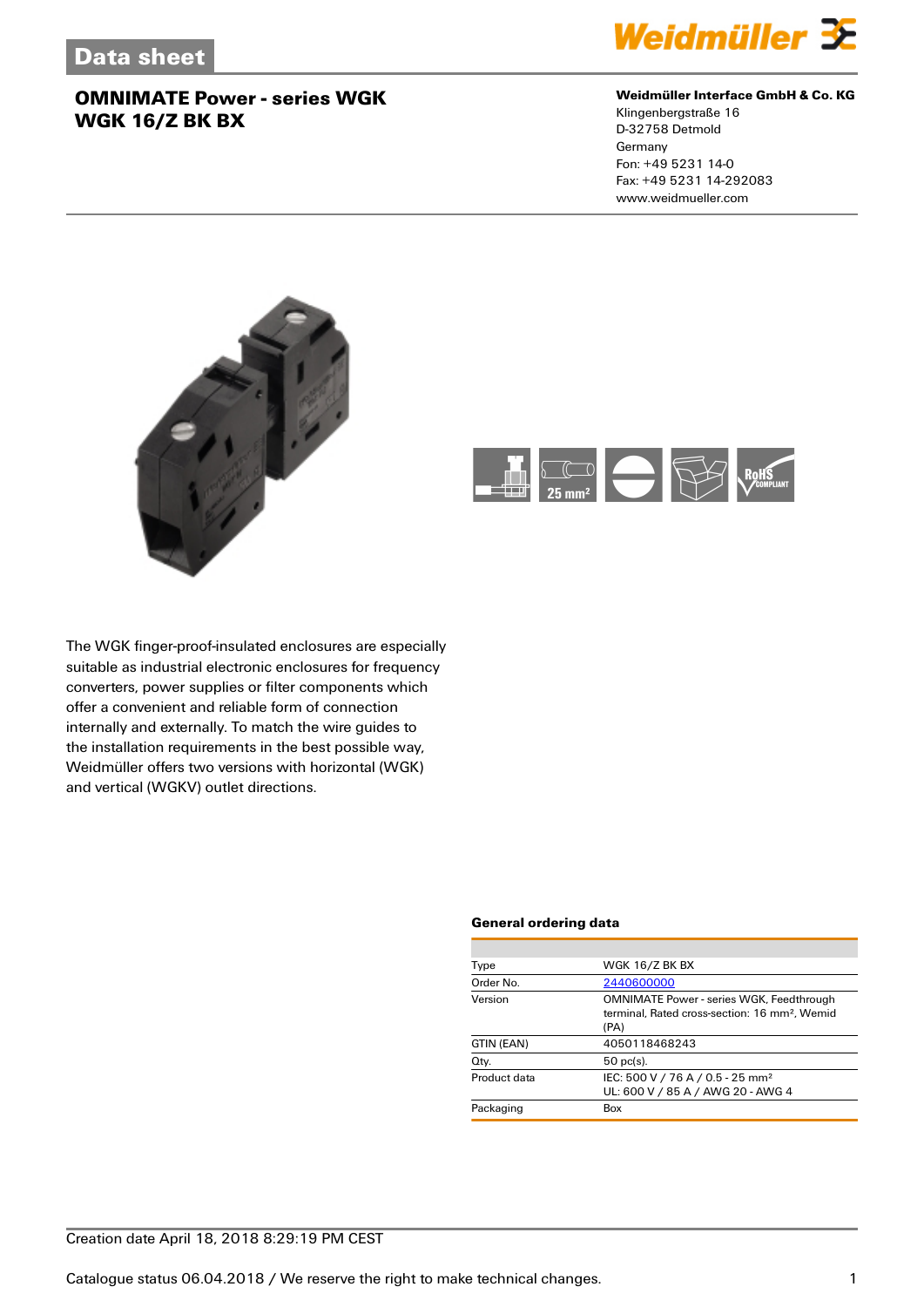# **Technical data**

**Dimensions and weights**



#### **Weidmüller Interface GmbH & Co. KG**

Klingenbergstraße 16 D-32758 Detmold Germany Fon: +49 5231 14-0 Fax: +49 5231 14-292083

| Net weight                                                                   | 33.6 <sub>g</sub>                     |                                                                   |                   |  |  |
|------------------------------------------------------------------------------|---------------------------------------|-------------------------------------------------------------------|-------------------|--|--|
| <b>System parameters</b>                                                     |                                       |                                                                   |                   |  |  |
|                                                                              |                                       |                                                                   |                   |  |  |
| Product family                                                               | <b>OMNIMATE Power - series</b><br>WGK | Wire connection method                                            | Screw connection  |  |  |
| Conductor outlet direction                                                   | $180^\circ$                           | Fitted by customer                                                | Yes               |  |  |
| Screwdriver blade                                                            | $1.0 \times 5.5$                      | Tightening torque, min.                                           | 2 Nm              |  |  |
| Tightening torque, max.                                                      | 2.3 Nm                                | Clamping screw                                                    | M 5               |  |  |
| Stripping length                                                             | $16 \text{ mm}$                       | Touch-safe protection acc. to DIN VDE<br>0470                     | <b>IP 20</b>      |  |  |
| Material data                                                                |                                       |                                                                   |                   |  |  |
|                                                                              |                                       |                                                                   |                   |  |  |
| Insulating material                                                          | Wemid (PA)                            | Colour                                                            | <b>Black</b>      |  |  |
| Colour chart (similar)                                                       | <b>RAL 9011</b>                       | UL 94 flammability rating                                         | $V - 0$           |  |  |
| Contact material                                                             | E-Cu                                  | Contact surface                                                   | tinned            |  |  |
| Storage temperature, min.                                                    | $-25 °C$                              | Storage temperature, max.                                         | 55 °C             |  |  |
| Max. relative humidity during storage                                        | 80%                                   | Operating temperature, min.                                       | -50 $^{\circ}$ C  |  |  |
| Operating temperature, max.                                                  | 120 °C                                | Temperature range, installation, min.                             | -25 $\degree$ C   |  |  |
| Temperature range, installation, max.                                        | 120 °C                                |                                                                   |                   |  |  |
| <b>Conductors suitable for connection</b>                                    |                                       |                                                                   |                   |  |  |
|                                                                              |                                       |                                                                   |                   |  |  |
| Clamping range, min.                                                         | $0.5$ mm <sup>2</sup>                 | Clamping range, max.                                              | $25 \text{ mm}^2$ |  |  |
| Wire connection cross section AWG.<br>min.                                   | <b>AWG 20</b>                         | Wire connection cross section AWG.<br>max.                        | AWG 4             |  |  |
| Solid, min. H05(07) V-U                                                      | $0.5$ mm <sup>2</sup>                 | Solid, max. H05(07) V-U                                           | $16 \text{ mm}^2$ |  |  |
| Stranded, min. H07V-R                                                        | $10 \text{ mm}^2$                     | Stranded, max. H07V-R                                             | $25 \text{ mm}^2$ |  |  |
| Flexible, min. H05(07) V-K                                                   | $0.5$ mm <sup>2</sup>                 | Flexible, max. H05(07) V-K                                        | $16 \text{ mm}^2$ |  |  |
| w. wire end ferrule, DIN 46228 pt 1, min                                     | $0.5$ mm <sup>2</sup>                 | w. wire end ferrule, DIN 46228 pt 1,<br>max.                      | $16 \text{ mm}^2$ |  |  |
| Rated data acc. to IEC                                                       |                                       |                                                                   |                   |  |  |
|                                                                              |                                       |                                                                   |                   |  |  |
| tested acc. to standard                                                      | IEC 60664-1, IEC 61984                | Rated current, min. no. of poles<br>(Tu=20°C)                     | 76 A              |  |  |
| Rated current, max. no. of poles<br>(Tu=20°C)                                | 76 A                                  | Rated voltage for surge voltage class /<br>pollution degree III/3 | 500 V             |  |  |
| Rated impulse voltage for surge voltage<br>class/ contamination degree III/3 | 6 kV                                  |                                                                   |                   |  |  |
| Rated data acc. to CSA                                                       |                                       |                                                                   |                   |  |  |
|                                                                              |                                       |                                                                   |                   |  |  |
| Rated voltage (Use group B)                                                  | 600 V                                 | Rated voltage (Use group C)                                       | 600 V             |  |  |
| Rated current (use group B)                                                  | 85 A                                  | Rated current (use group C)                                       | 85 A              |  |  |
| Wire cross-section, AWG, min.                                                | <b>AWG 20</b>                         | Wire cross-section, AWG, max.                                     | AWG 4             |  |  |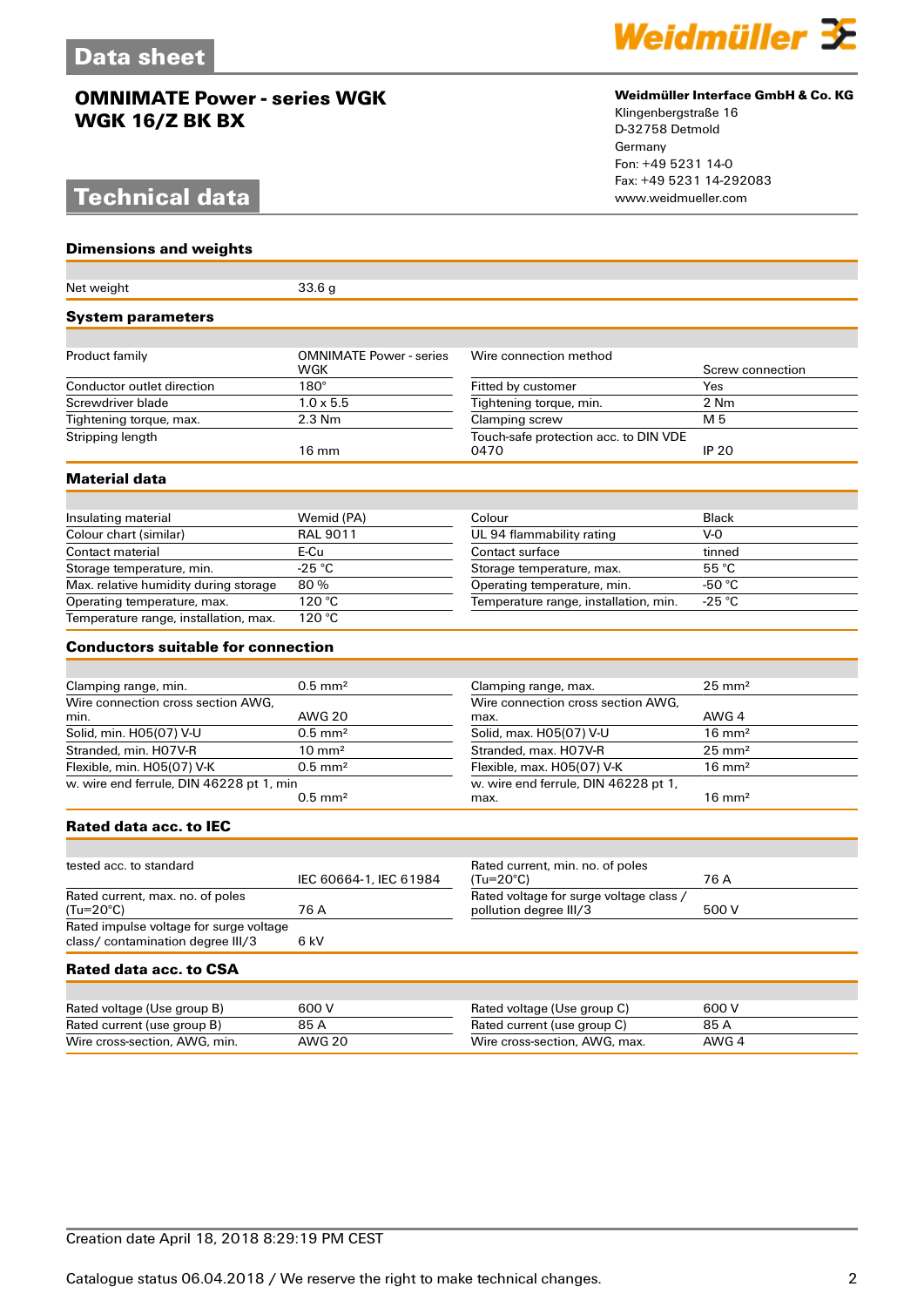# **Technical data**

**Rated data acc. to UL 1059**



#### **Weidmüller Interface GmbH & Co. KG**

Klingenbergstraße 16 D-32758 Detmold Germany Fon: +49 5231 14-0 Fax: +49 5231 14-292083

| Institute (cURus)                              |                                                                                                                                                                                                                                                                                 | Certificate No. (cURus)                                                                                   |             |  |  |
|------------------------------------------------|---------------------------------------------------------------------------------------------------------------------------------------------------------------------------------------------------------------------------------------------------------------------------------|-----------------------------------------------------------------------------------------------------------|-------------|--|--|
|                                                |                                                                                                                                                                                                                                                                                 |                                                                                                           | E60693      |  |  |
| Rated voltage (use group B)                    | 600V                                                                                                                                                                                                                                                                            | Rated voltage (use group C)                                                                               | 600 V       |  |  |
| Rated current (use group B)                    | 85 A                                                                                                                                                                                                                                                                            | Rated current (use group C)                                                                               | 85 A        |  |  |
| Wire cross-section, AWG, min.                  | <b>AWG 20</b>                                                                                                                                                                                                                                                                   | Wire cross-section, AWG, max.                                                                             | AWG 4       |  |  |
| Reference to approval values                   | Specifications are<br>maximum values, details -<br>see approval certificate.                                                                                                                                                                                                    |                                                                                                           |             |  |  |
| <b>Classifications</b>                         |                                                                                                                                                                                                                                                                                 |                                                                                                           |             |  |  |
|                                                |                                                                                                                                                                                                                                                                                 |                                                                                                           |             |  |  |
| ETIM 6.0                                       | EC001283                                                                                                                                                                                                                                                                        | eClass 6.2                                                                                                | 27-14-11-34 |  |  |
| eClass 9.1                                     | 27-14-11-34                                                                                                                                                                                                                                                                     |                                                                                                           |             |  |  |
| <b>Notes</b>                                   |                                                                                                                                                                                                                                                                                 |                                                                                                           |             |  |  |
| <b>Notes</b>                                   | • Clearance and creepage distances to other components must be devised in accordance with the relevant<br>application standard. This can be achieved in the device by full encapsulation or by the use of additional<br>spacer plates.                                          |                                                                                                           |             |  |  |
|                                                | • Rated data refer only to the component itself. Clearance and creepage distances to other components are to<br>be designed in accordance with the relevant application standards.<br>• Colours: SW = black; GN/YL = green/yellow; GY = grey<br>• Additional colours on request |                                                                                                           |             |  |  |
|                                                |                                                                                                                                                                                                                                                                                 |                                                                                                           |             |  |  |
|                                                |                                                                                                                                                                                                                                                                                 |                                                                                                           |             |  |  |
|                                                | 4 mm = 690 V; metal walls: 4 - 6 mm = 500 V                                                                                                                                                                                                                                     | • WGK: Rated voltage plastic walls: 1 - 6 mm = 800 V; metal walls: 1 - 2.5 mm = 800 V; metal walls: 2.5 - |             |  |  |
| <b>Approvals</b>                               |                                                                                                                                                                                                                                                                                 |                                                                                                           |             |  |  |
| Approvals                                      |                                                                                                                                                                                                                                                                                 |                                                                                                           |             |  |  |
|                                                |                                                                                                                                                                                                                                                                                 |                                                                                                           |             |  |  |
| <b>ROHS</b>                                    | Conform                                                                                                                                                                                                                                                                         |                                                                                                           |             |  |  |
| <b>Downloads</b>                               |                                                                                                                                                                                                                                                                                 |                                                                                                           |             |  |  |
|                                                |                                                                                                                                                                                                                                                                                 |                                                                                                           |             |  |  |
| Approval/Certificate/Document of<br>Conformity | <b>Declaration of the Manufacturer</b>                                                                                                                                                                                                                                          |                                                                                                           |             |  |  |
| Brochure/Catalogue                             | <b>FL DRIVES EN</b><br><b>MB DEVICE MANUF. EN</b><br><b>FL DRIVES DE</b><br><b>FL BASE STATION EN</b><br><b>FL ELEVATOR EN</b><br>FL POWER SUPPLY EN<br><b>FL 72H SAMPLE SER EN</b><br>PO OMNIMATE EN                                                                           |                                                                                                           |             |  |  |
| <b>Engineering Data</b>                        | <b>STEP</b>                                                                                                                                                                                                                                                                     |                                                                                                           |             |  |  |
|                                                |                                                                                                                                                                                                                                                                                 |                                                                                                           |             |  |  |

### Creation date April 18, 2018 8:29:19 PM CEST

Catalogue status 06.04.2018 / We reserve the right to make technical changes. 33